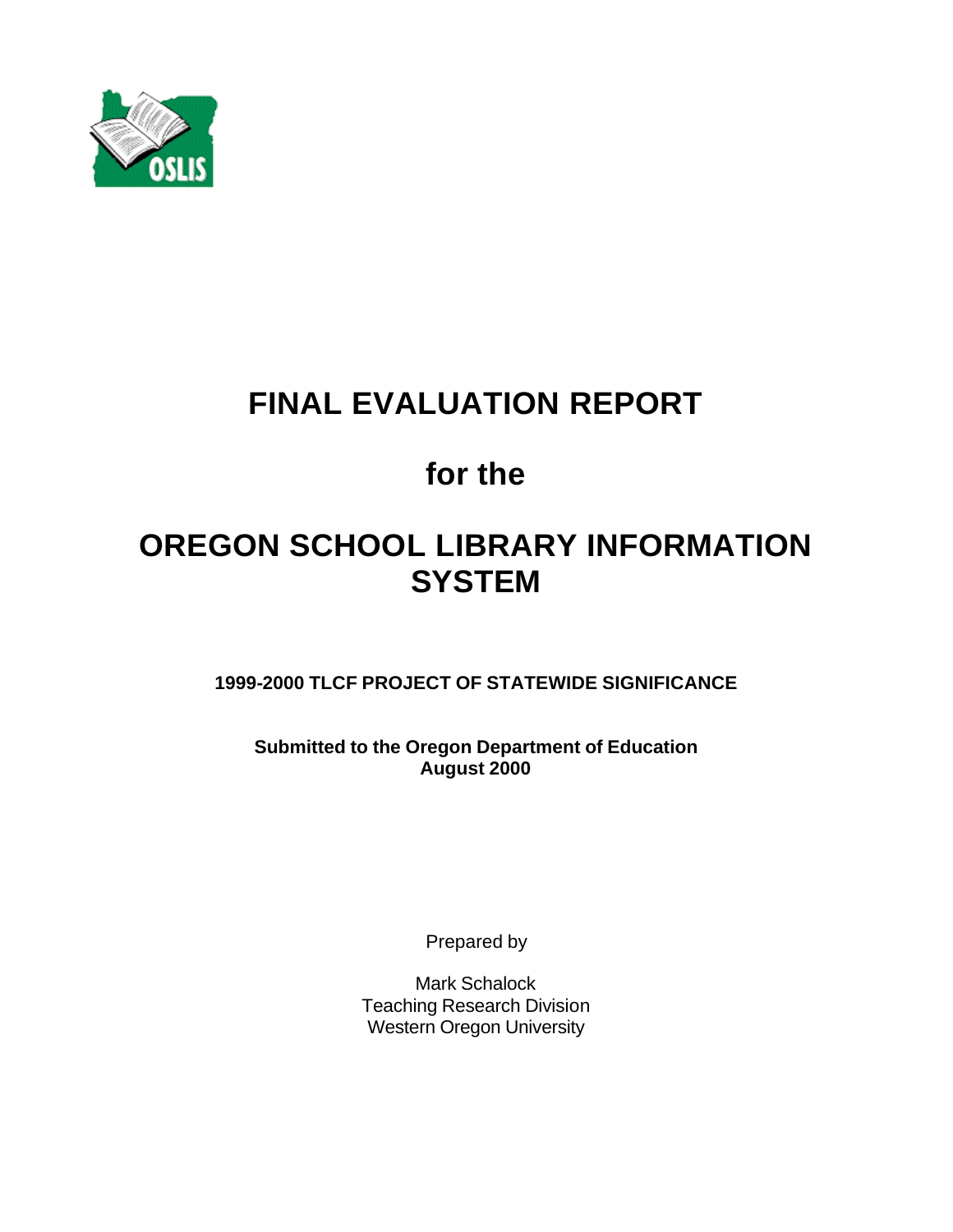## **Purpose and Rationale of the OSLIS Project**

The primary goal of the 1999-2000 OSLIS Technology Literacy Challenge Fund (TLCF) project was to assist schools in using technology to improve the achievement of all students in the various content areas.

The primary vehicle for achieving this goal was training and ongoing continued professional development support for library media specialists focusing on:

- 1) collaborating with teachers in planning and implementing research projects;
- 2) providing students and teachers instruction on the use of information technology and key information literacy skills;
- 3) effectively using online resources for CIM work sample-type classroom assignments and research papers; and
- 4) improving student achievement.

This evaluation was designed to determine the success of the OSLIS TLCF project in achieving the goal of improved student achievement and the process by which this occurred.

#### **Procedures**

Eight indicators of project success were identified for the project. These were categorized as either outcome or process indicators.

#### **Outcome Indicators**

- Student performance improves on classroom research assignments and projects making use of information literacy skills; and,
- Student performance improves over time in OSLIS schools on statewide assessments.

### **Process Indicators**

- Students and staff exhibit increased use of information technologies and higher levels of information literacy skills;
- Students and staff use the online resources made available through OSLIS;
- Participants implement the knowledge and skills they acquire through the CPD sessions with students and staff;
- Participants gain valuable and usable knowledge and skills:
- Participants are satisfied with the content, format, quality, and likely impact of the CPD activities; and,
- CPD activities are adequate and appropriate.

### **Data Collection**

The evaluation of 101 schools was based on surveys and existing databases. Six major data sources were used to conduct this evaluation. These included: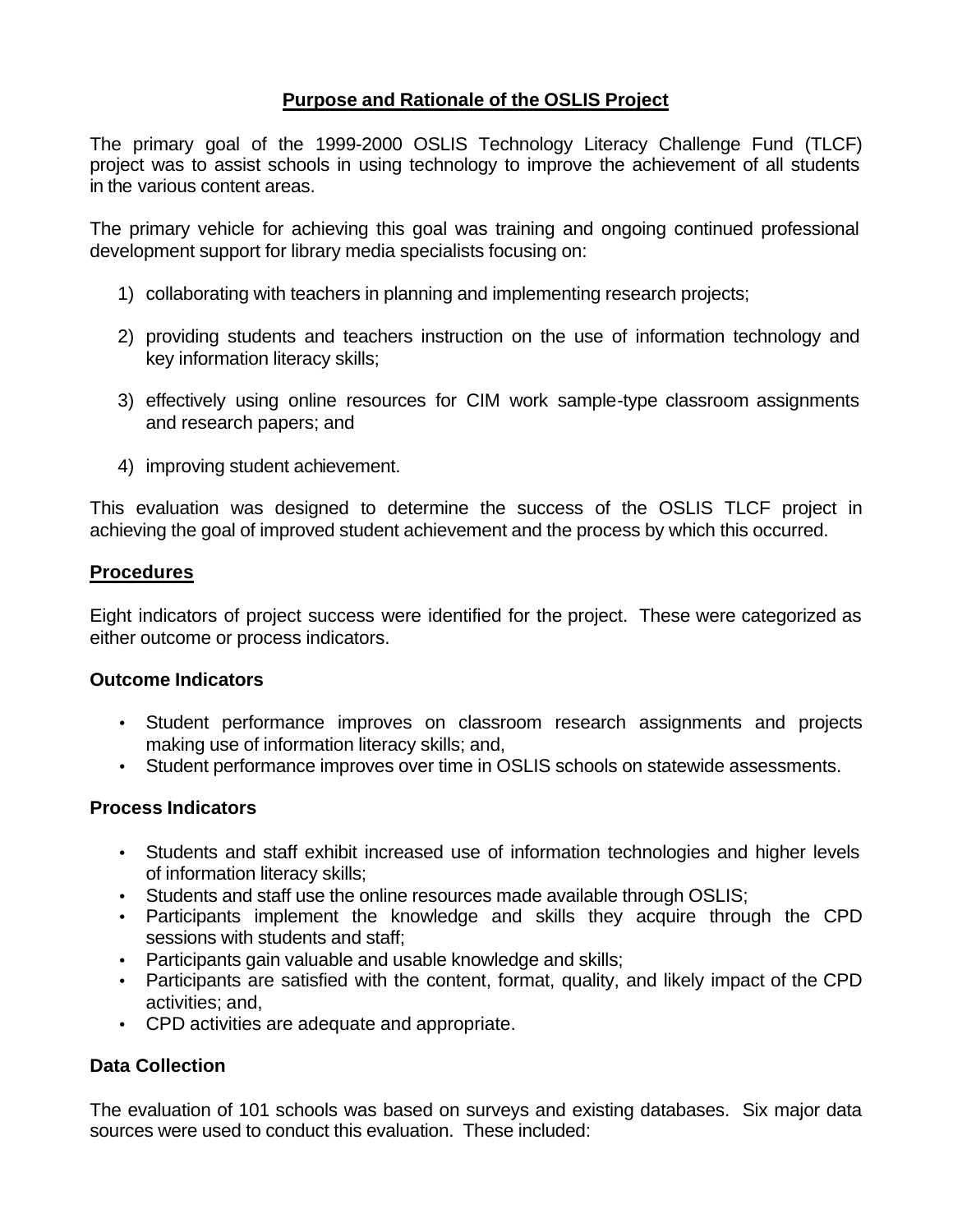- 1. A participant satisfaction and knowledge acquisition instrument for major CPD events;
- 2. A follow-up implementation survey to determine what participants in the CPD activities were doing differently with teachers and students;
- 3. Online product usage statistics;
- 4. A teacher satisfaction and student learning survey;
- 5. Existing demographic databases available on the ODE Web site; and,
- 6. Oregon statewide assessment results.

#### **Data Analysis**

Both qualitative and quantitative data required a variety of analytic methodologies. Primary among these was the use of simple descriptive statistics, content analyses, and tests of statistical significance.

### **Evaluation Results**

Results presented are for the most part descriptive and correlational. Controlled studies were not possible within the constraints of the project. As a result, no causation can be attributed directly to the OSLIS-TLCF project. Instead, a logic model and the preponderance of evidence is used to build a case for the effectiveness of the project.

#### **Summary of Statewide Assessment Results**

State assessment results at grade eight and ten were analyzed from four perspectives.

- *Changes* in the mean percentage of students meeting and exceeding the standard for OSLIS schools as a group from 1999 to 2000 on the statewide assessments in Mathematics, Reading and Literature, Math Problem Solving, and Writing.
- *Comparisons* of the mean percentage of students meeting and exceeding the standard in OSLIS and non-OSLIS schools, as groups, on the 2000 administration of the statewide assessments in Mathematics, Reading and Literature, Mathematics Problem Solving, Writing, and Science.
- *Comparisons* of lower SES OSLIS schools and lower SES non-OSLIS schools at tenth grade on the 2000 administration of the statewide assessments in Mathematics, Reading and Literature, Mathematics Problem Solving, Writing, and Science.
- *Longitudinal changes* in the mean percentage of students meeting and exceeding the standard between the original OSLIS pilot schools, additional second round OSLIS schools and non-OSLIS schools from 1998 to 2000 in Mathematics, Reading and Literature, Math Problem Solving, and Writing.

Results are presented below.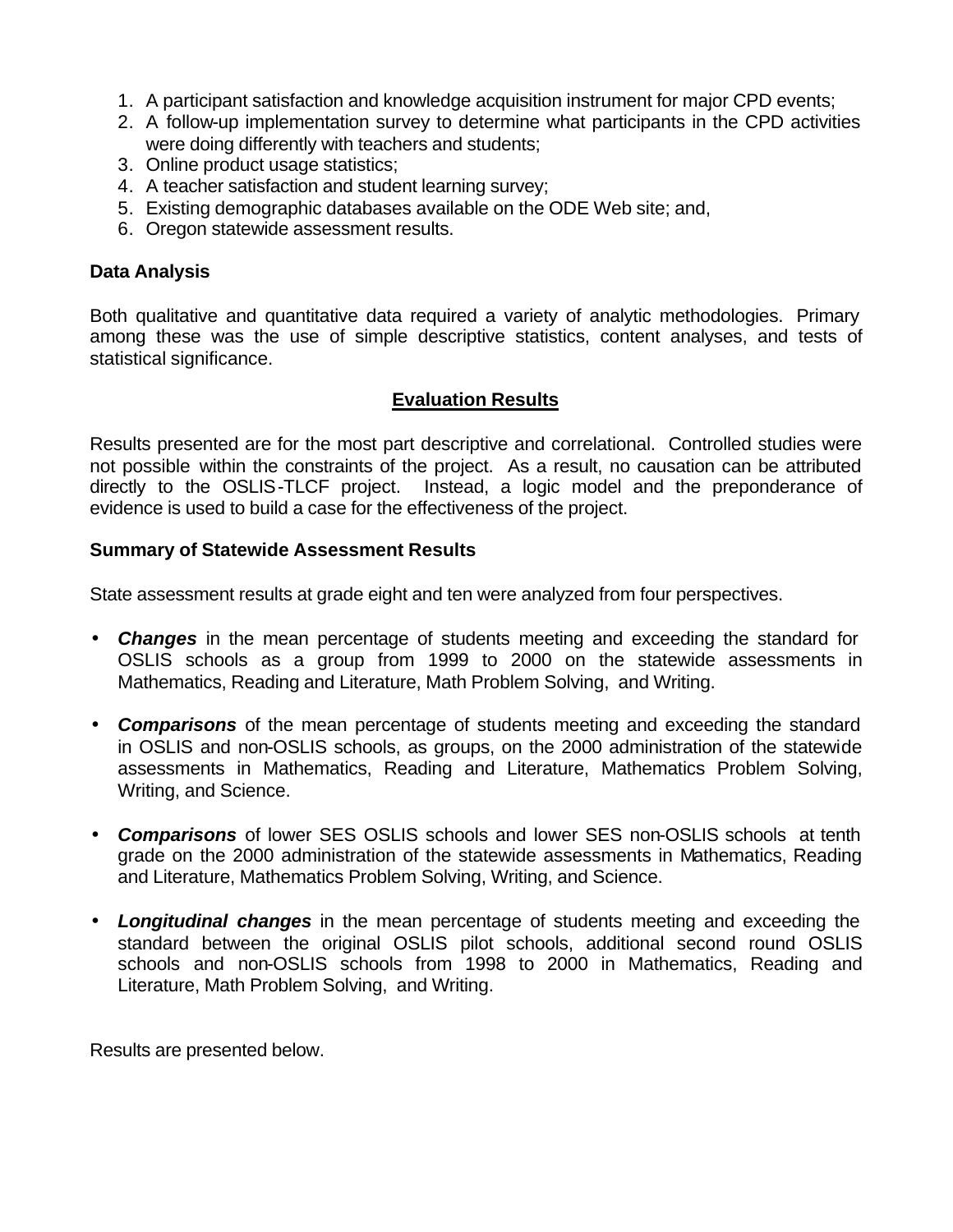On average, the percentage of students meeting and exceeding the standard in OSLIS schools improved from 1999 to 2000 on 6 of the 8 assessments at grades eight and ten. Significant improvements in schools-wide performance were found in both Mathematics and Reading and Literature.



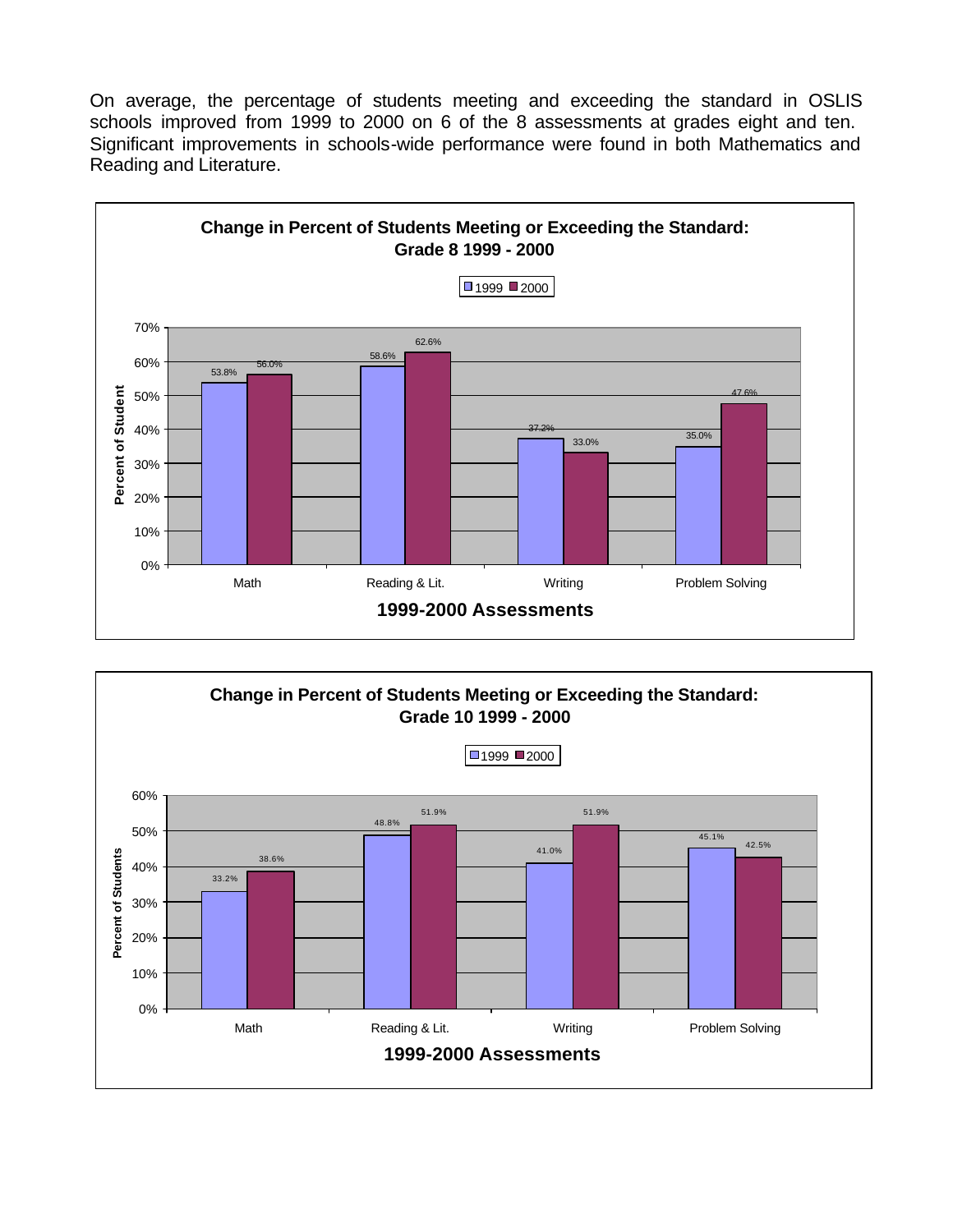Comparisons show that, on average, the percentage of students meeting and exceeding the standard in OSLIS schools was consistently higher than for non-OSLIS schools on *all* of the 2000 statewide assessments (Mathematics, Reading and Literature, Science, Writing, Math Problem Solving) at grade ten, and all but Writing at grade eight.



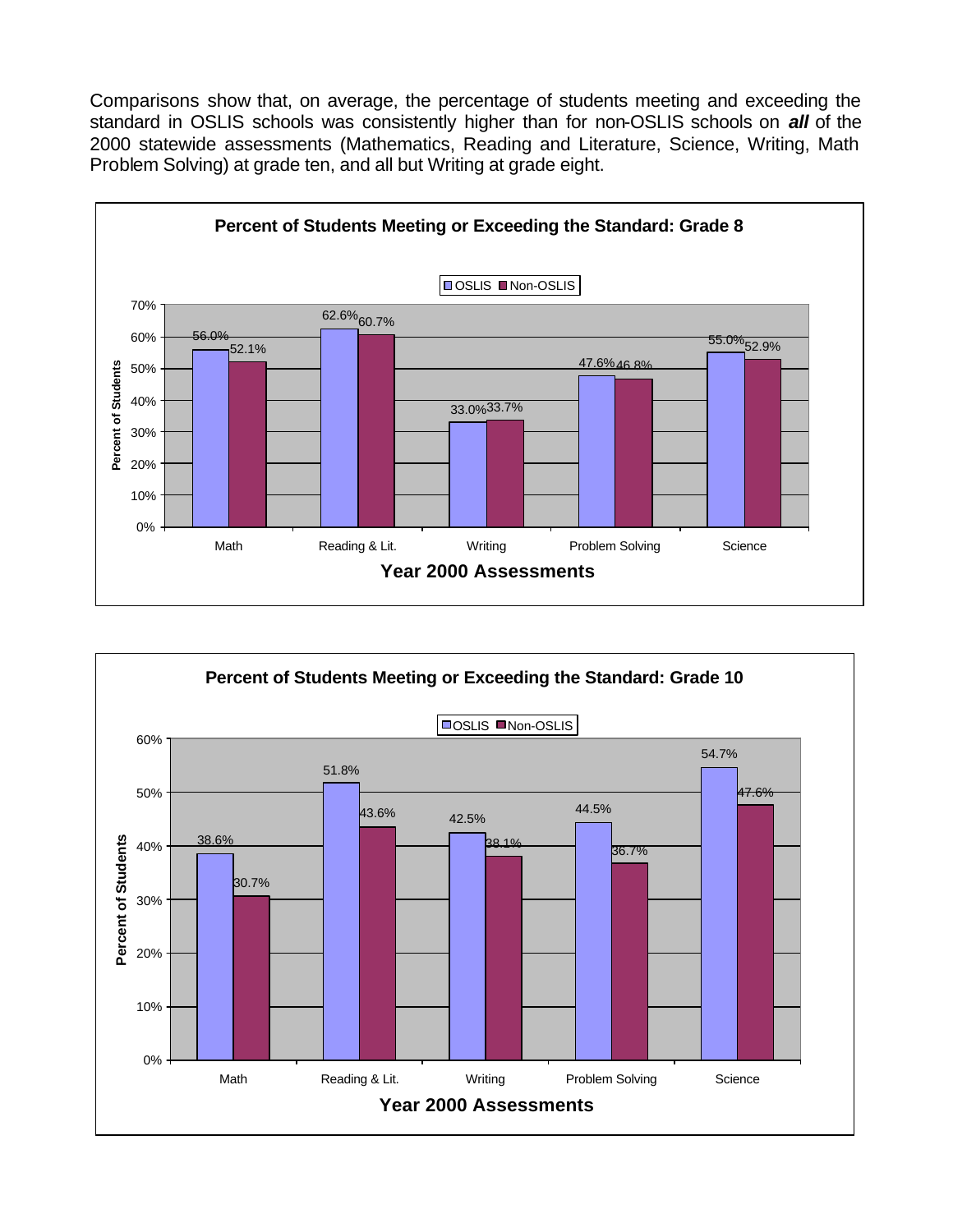Comparisons show that, on average, the percentage of students meeting and exceeding the standards at grade ten is much higher in low SES OSLIS schools than in similarly low SES schools that are not part of OSLIS in *all* of the 2000 statewide assessments (Mathematics, Reading and Literature, Science, Writing, Math Problem Solving) at both grades eight and ten.

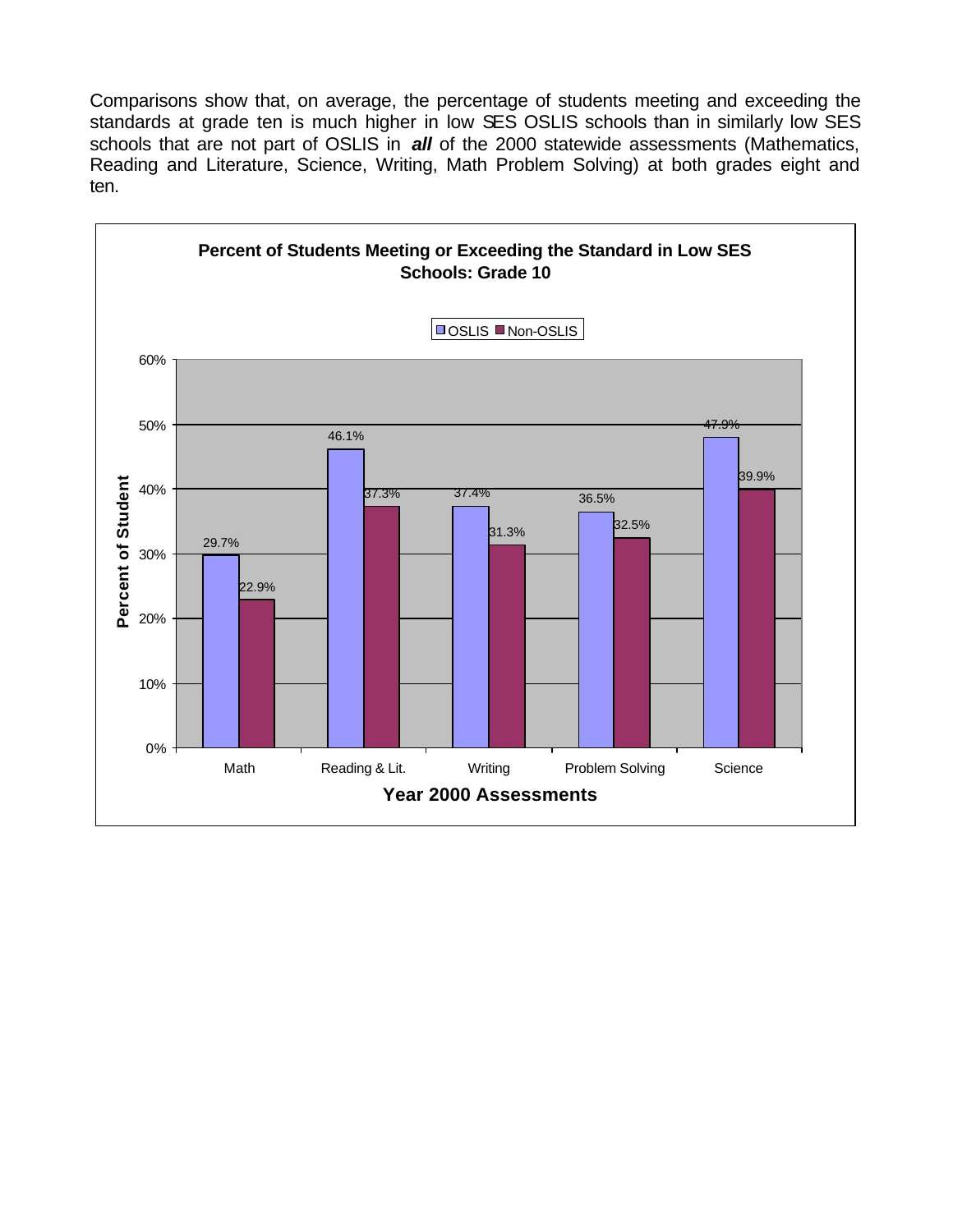Comparisons show that, on average, the percentage of students meeting and exceeding the standard in Mathematics, Reading and Literature, Writing, and Math Problem Solving in OSLIS schools has increased more than in non-OSLIS schools over the three years. Typically, the longer the school has been a part of OSLIS, the greater the change.



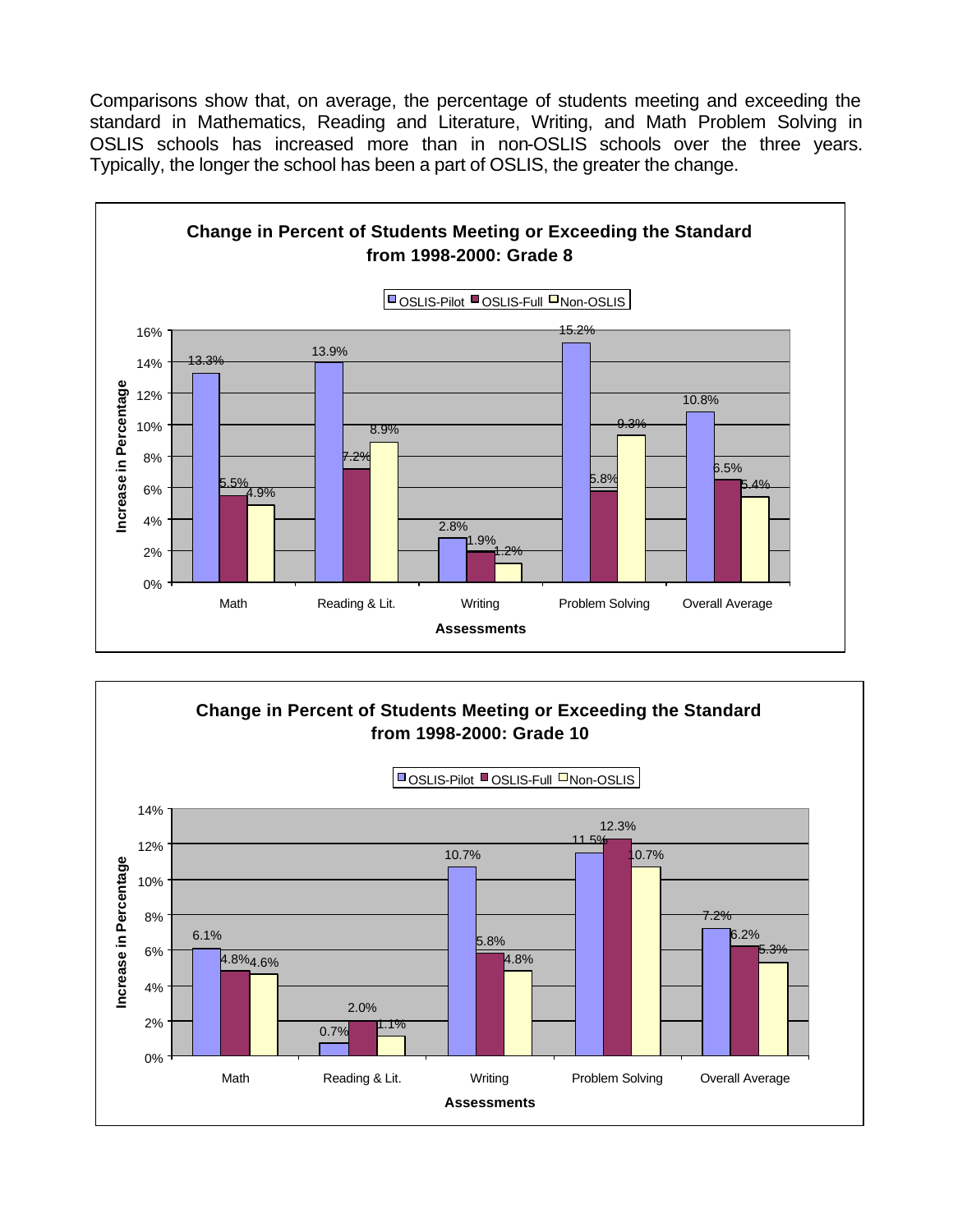## **Improvements in Student Performance on Classroom Assignments**

Teachers overwhelmingly felt that students had greater success in finding more, and more relevant, information to support their projects than in the past. This success, they felt, led to higher levels of success and higher overall levels of quality in student work.

Teachers were also unanimous in attributing a portion of this improvement in student performance to working with the library media specialist in planning the project, providing instruction around information technology generally, information literacy skills, and the use of the online databases made available through the project.

Anecdotally we have learned over the past several years that student performance will not change significantly until teachers change their assignments and expectations to take full advantage of what is offered through OSLIS. The project purposely built collaboration between library media specialists and teachers into the design to acknowledge this.

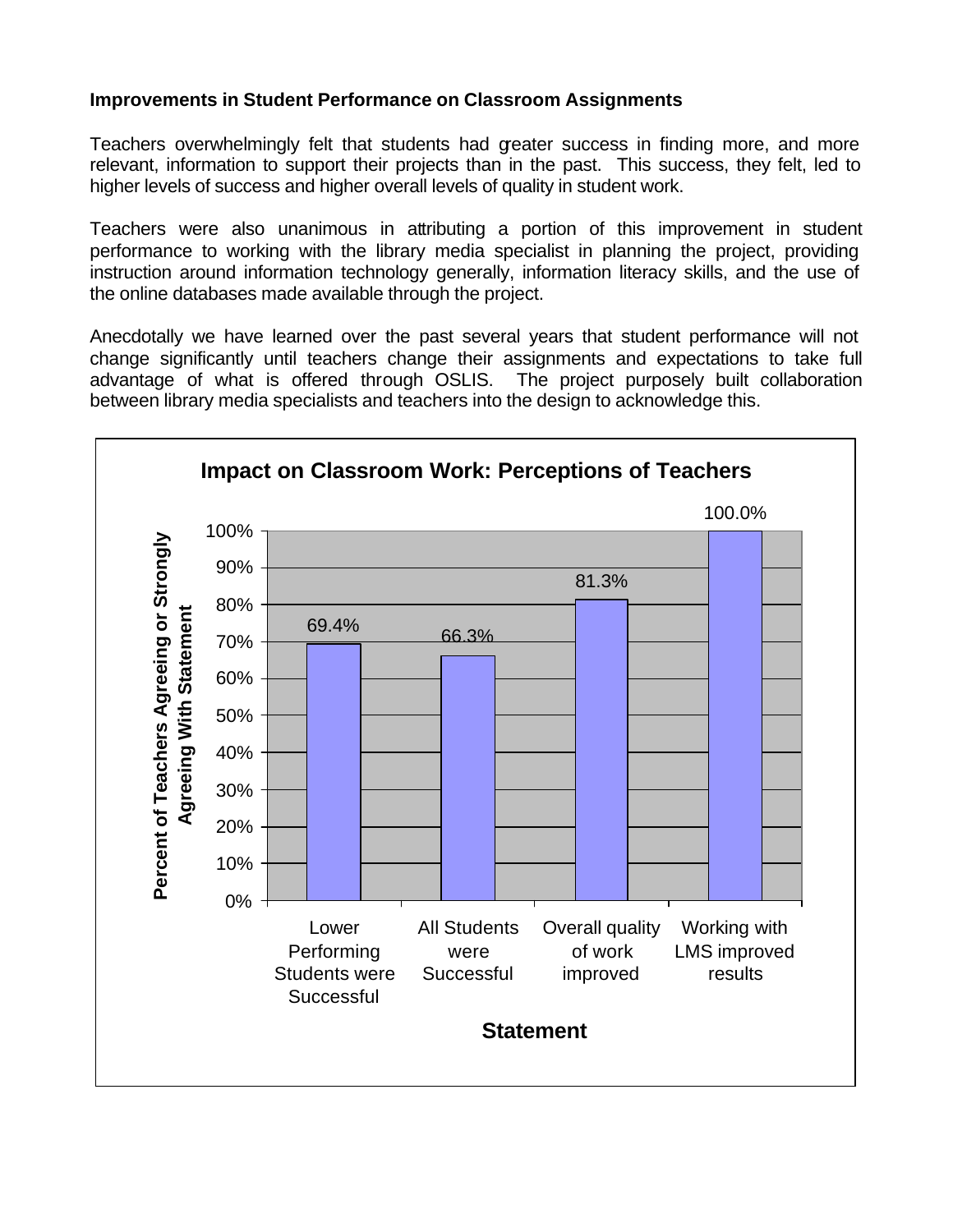## **Use of Information Technology and Level of Information Literacy Skills**

The evidence we have to judge whether this indicator of success has been achieved is varied, but when triangulated, does support there being higher levels of information technology use and higher levels of information literacy in schools where implementation has been most successful.

Participating library media specialists do indicate positive changes in both teachers and students as a result of implementing what they learned at the OSLIS trainings. Furthermore they are able to describe with clarity what these changes are.

Finally, usage data would indicate that student information literacy skills improved through more efficient searching of the databases.

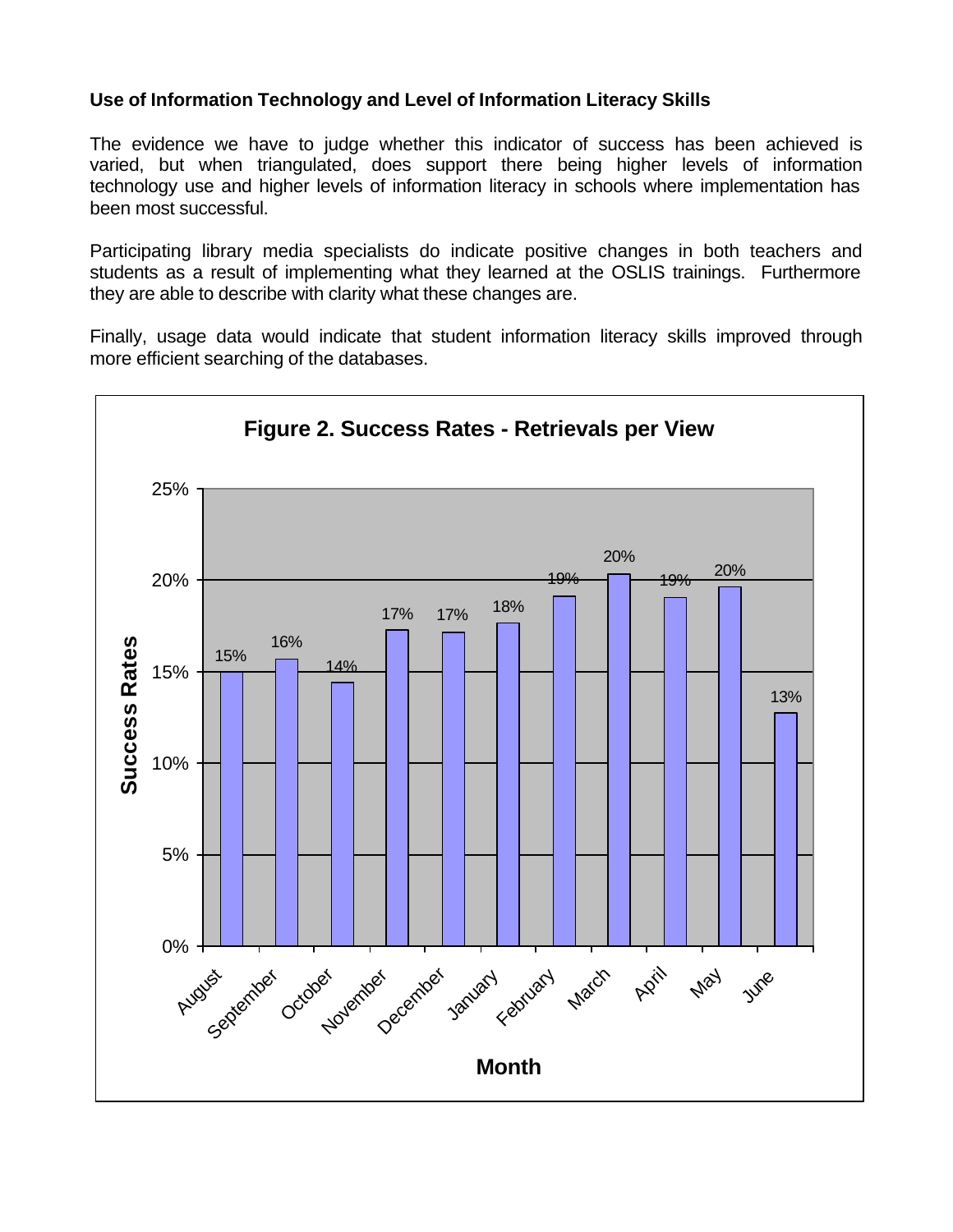## **Use of Online Databases**

Usage statistics provided by the vendor of the online resources provide concrete evidence that students and staff at participating OSLIS schools are using the resources.

- Students and staff conducted over 180,000 sessions on these resources this year.
- Students and staff spent nearly 26,000 hours logged into the databases.
- Students and staff printed, downloaded, or e-mailed to themselves over 47,000 full-text articles to support the development of research papers and class assignments.
- While 91.3% of sessions were conducted during the school day, there were still over 15,000 sessions conducted after school, at night, or on the weekends, with the highest percentage of these non-school day sessions occurring in January and June.